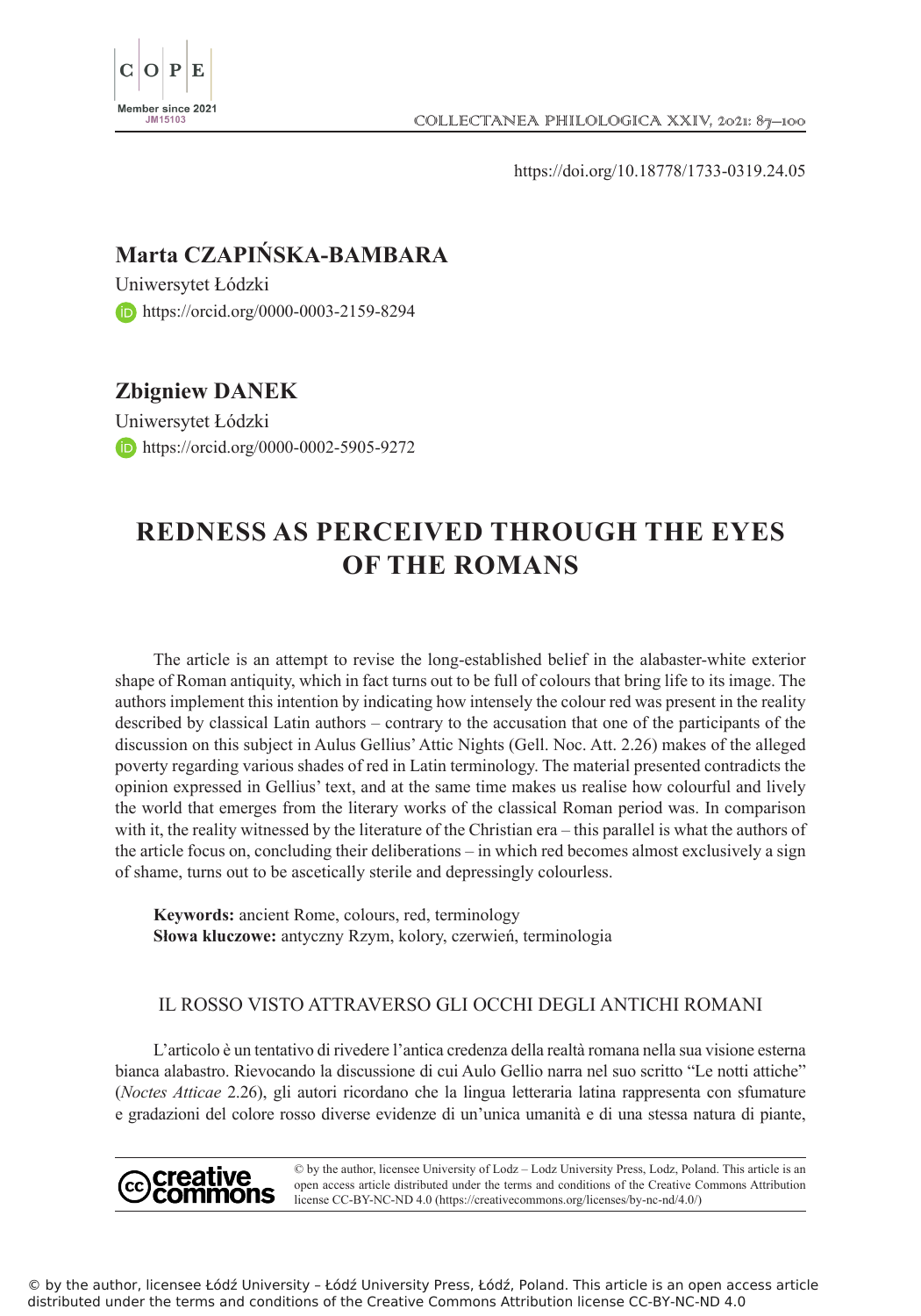uomini e animali contraddistinti da uno stesso colore cangiante nel tempo e a seconda delle stagioni. Il materiale richiamato giova quindi a smentire l'opinione ventilata da Gellio e allo stesso tempo, proprio attraverso i richiami letterari, fa capire quanto fosse colorato e vivace il mondo che possiamo conoscere grazie alla tradizione letteraria di quell'epoca classica latina. In relazione ad essa sta oggi la visione e la testimonianza che ne dà la letteratura cristiana. Concentrando la loro ricerca su questo parallelo, gli autori osservano che nella letteratura cristiana il colore rosso è diventato per lo più, se non proprio esclusivamente, un segno di vergogna o di ribellione rivelandosi, al fine, come segno di vergogna e di rivolta o opposizione asceticamente sterile e deprimentemente incolore.

**Parole chiave:** Antica Roma, colori, rosso, terminologia

In recent decades, the development of chemistry has helped to state that the belief supported since the Renaissance that the white colour of marble was the dominant colour of antiquity was not entirely right.<sup>1</sup> It turned out that the ancient buildings and statues were in fact, in the vast majority of cases, covered by intense polychromies.<sup>2</sup> In this situation, it seems justified to ask whether the passion for colour and the ancients' sensitivity to a wide spectrum of colours can also be found in the pages of the literature that they left: this is the subject of interest of the authors in this study.

The topic of colours and their terminology was discussed by Aulus Gellius in his compilation called *Noctes Atticae*, written most probably in the second half of the 2nd Century AD. Gellius cites a conversation between the philosopher Favorinus of Arelate and the rhetor Cornelius Fronto, during which Favorinus notices that there are more colours existing than there are words to name them, and this deficiency is particularly visible in Latin.<sup>3</sup> He claims that "the fire's red is different, blood's red is different, purple is different, […] and Latin does not differentiate these individual tones with separate and proper names but all of them calls with the one name of »red«."<sup>4</sup> In response, Fronto tries to convince his interlocutor that, in terms of colour naming, the Latin language is not as poor as it might appear at

<sup>1</sup> Modern technology has made it possible to discover even the smallest traces of colour on ancient statues, and even to reproduce their colours. These actions have released a riot of colour, which has shattered the public's conviction of the immaculate whiteness of ancient sculpture. *Cf.* Étienne 1990. Traditionally considered as the quintessence of beauty, the whiteness of a classic sculpture has become, according to some scholars, a symbol of Eurocentrism and racism in general, laying the grounds for the theory of white race superiority. *Cf.* Bond 2017.

<sup>2</sup> Recent studies on colour in the realities of ancient Rome focus on three issues: 1) A deeper understanding of the techniques and practises of Roman painters on stones; 2) Explaining what the colour code means for Roman art in a long-term perspective; 3) Connecting more closely the philological and archaeological results of research in this field (Liverani 2014: 9). *Cf.* Götter 2003. The results of these studies presented at the exhibition in Munich were published in the book: Brinkmann et al. 2017.

<sup>&</sup>lt;sup>3</sup> The topic of colours and their names which appears in the text of Gellius is discussed in: Piechocka-Kłos 2016.

<sup>4</sup> Gell. *Noc. Att.* 2.26.8–10, transl. by authors of this text: "aliter rubeat ignis, aliter sanguis, aliter ostrum, […], has singulas rufi varietates Latina oratio singulis propriisque vocabulis non demonstrat omniaque ista significat una »ruboris« appellatione".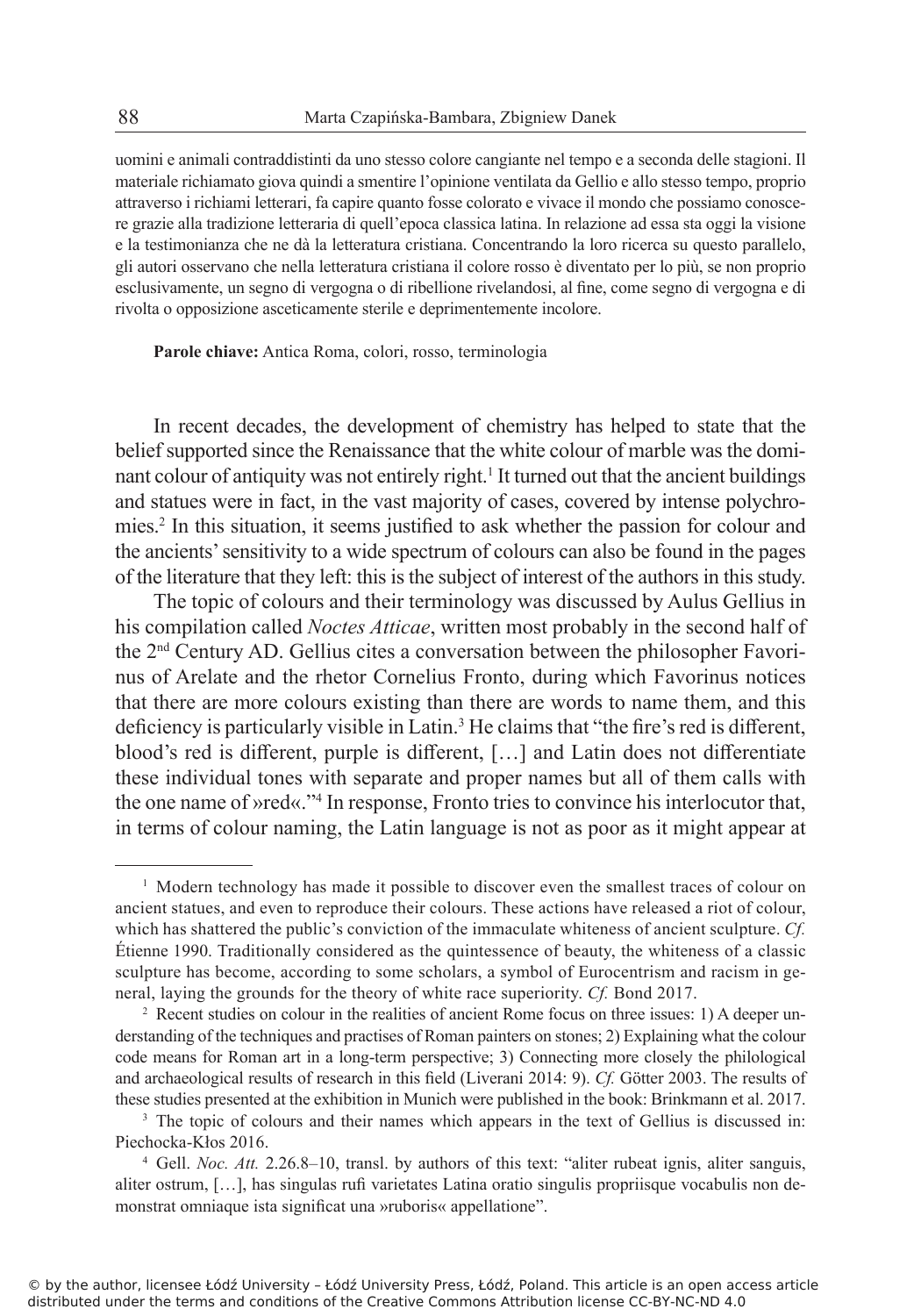first glance, and to support his thesis he cites examples from Ennius, Vergil and Pacuvius, taking Greek names as a point of reference. Searching for the answer to the question asked in the introduction, it is worth looking at the oldest preserved Latin works, as well as texts that were more contemporary to Gellius, i.e. Latin literature created between the second half of the 3<sup>rd</sup> Century BC and the second half of the  $2<sup>nd</sup>$  Century AD. For the clarity of the argument, our attention here will be focused on the selected colour only – which in this case is red, and on various contexts in which the ancient authors decided to use different terms for this colour.

In Latin, red was generally described as *rubor*. The interlocutors of Gellius from this term derive red-describing adjectives like *ruber, rufus, russus* and *rubidus*. The adjective *ruber* was used by the Romans almost interchangeably with the adjective *rubens* and both terms meant red or reddish.<sup>5</sup> It was regarded as widely observed in various meteorological phenomena, as well as in the world of animals, plants and minerals. It was used, for example, for describing the colour of a mare's hair, cock's combs, the colouration of some bees and crayfish, as well as moss and the berries of wild dwarf myrtle.<sup>6</sup> The adjective *ruber* described square stone blocks obtained from quarries located around Rome, as well as tuff from Campania.<sup>7</sup> Some materials, such as bed covers, straps intended to tie papyrus rolls or crests of helmets were dyed red.<sup>8</sup> Moreover, red or a reddish colour was also mentioned in contexts related to the sphere of sexuality and erotics.<sup>9</sup> It is present in the descriptions of statues of the god of fertility and harvest – Priapus, and of the female face depicted by Apuleius in an erotic way (Ov. *Fast.* 1.415; Apul. *Met.* 3.19). Pliny describes gout with this adjective too, because the condition caused fever and consequently redness to the face of a person affected (Plin. *HN* 26.101).

Red with a ginger or even yellow-brownish hue was described by the Latin word *rufus*. We can read about flame-red hair mainly in comedy writers' compositions of the Archaic period.<sup>10</sup> According to the convention of the Greek new comedy and the later developed Roman *palliata* based on it, slaves were distinguished as

<sup>5</sup> Its tone was compared with the colour of wine or fire; *cf*. Ogórka-Tabiś 2018: 146: kolor czerwony łączy się z winem szczególnie często u Horacego (the colour red is associated with wine especially often by Horace); Ov. *Ars am.* 1.104, *Fast.* 5.511, *Met.* 11.368; Lucr. *RNat.* 2.416; Prop. *El.* 4.1.16. The adjective *ruber* was also a component of the proper name: the "Red Sea" (Cic. *Nat. D.* 1.97; Verg. *Aen.*  8.686; Hor. *Carm.* 1.35.32; Liv. *AUC* 36. 17; Plin. *HN* 5.65; 6.143; 6.154; Luc. *Phars.* 8.853; Tac. *Ann.* 2.61). Juvenal, on the other hand, provides the information that the word *ruber* described that kind of red with which the Romans used to write the first letters of their laws (Iuv. *Sat.* 14.192).

<sup>6</sup> Plin. *HN.* 2.98; 10.180; 23.165; Varro, *Rust.* 3.9.5; 3.16.18; Verg. *G.* 1.233–234; 4.47–48; Prop. *El.* 3.13.16; Liv. *AUC* 31.12.5.

<sup>7</sup> The quarry, located close to the area which Cicero called the "Red Rocks (*Saxa rubra)*" (*Phil.* 2.77), Vitruvius calls Rubric (*De arch.* 2.7.5). *Vide* Liv. *AUC* 2.49; Vitr. *De arch.* 2.7.1; 2.8.4; Tac. *Hist.* 3.79.

<sup>8</sup> Hor., *Sat.* 2.6.102; Catull. *Carm.* 22.7; Verg. *Aen.* 9.50.

<sup>9</sup> Catull*. Carm.* 65.24*. Cf.* Clarke 1998: 172.

<sup>10</sup> Plaut. *Pseud.* 1218, *Asin.* 400; Ter. *Haut.* 1061, *Phorm.* 51.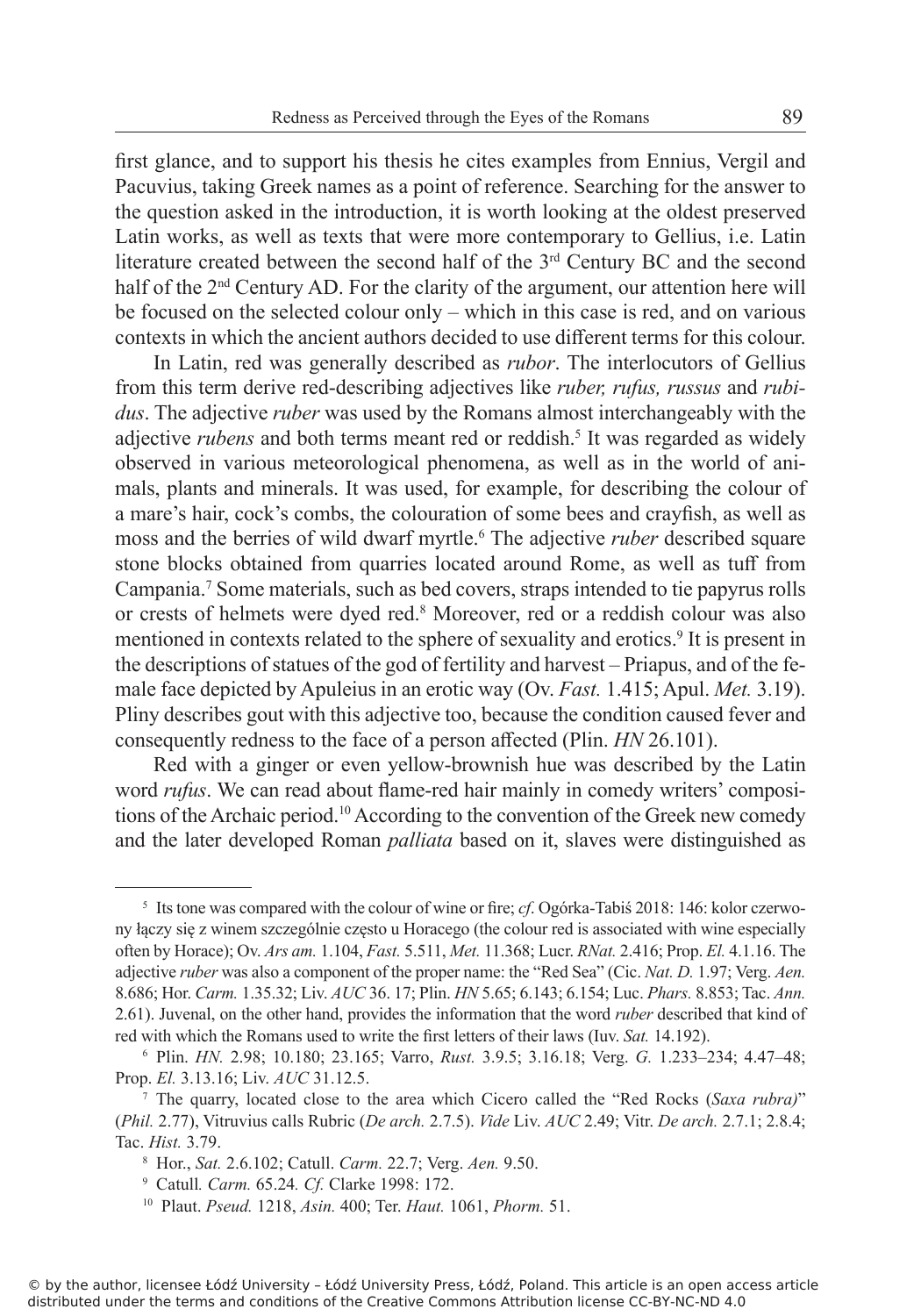having red hair because the ancients believed that clever, cunning, insidious people, prone to lying, usually have hair of this colour.<sup>11</sup> In later periods, we can also find a mention of hair so ginger that it seemed to be reddish (Varro, *Ling.* 7.83). Some authors sometimes felt tempted to give a reason for the shade's existence. Vitruvius believed, for example, that the red hair was a result of the influence of humid air and cold climate, and consequently was typical of people living in the North (Vitr. *De arch.* 6.1.3). Similarly, Martial, upholding this belief in some way, specifically pointed out ginger hair as common amongst the people of Gaul (Mart., *Epigr.*  14.129.1). Ancient authors used the adjective *rufus* also in descriptions of flora and fauna. Campan wheat, poppies growing in barley fields, as well as linden wood and algae, and the hair of the cattle grazing on the fields of Troy had a red-russet shade.<sup>12</sup> The term *rufus* was also used in medical terminology. The author of the encyclopaedic tractate *De medicina,* Aulus Cornelius Celsus, explained that saliva mixed with blood gives this reddish colour.<sup>13</sup> Medical Scribonius Largus in turn recommended boiling some medications until they become reddish (Scrib. Larg. *Comp.* 213).

Red in warm brown tones was described by the adjectives *russus* or *russeus*. These terms were used primarily for various types of materials.<sup>14</sup> Lucretius mentions that curtains, spread out on theatres' beams and masts were of this red-brown colour. They not only protected viewers from the sun, but also enhanced the perception of characters on stage (Lucr. *RNat.* 4.75). Varro reports that the crests of war helmets were of this shade too because of its high visibility from a distance.<sup>15</sup> According to Pliny, the coachman of "the Reds", i.e. one of the teams participating in horse races (Plin. *HN* 7.186), wore a jacket of that colour. The author of *Satyricon*, in turn, by using the word *russeus* describes the tunic of Trimalchio, in which he played football, passing the time before the feast, and Apuleius uses this adjective for a ribbon, with which the tunic of a servant – the charming Fotis (Petron. *Sat.* 27.1; Apul. *Met.* 2.7) – was being strapped. Red-brown was also particularly desirable for a paramedic cloth. Pliny explains that only with a cloth of this colour should anemone flowers be collected, and then removed from it to dry, then packed into it again and worn on the neck like an amulet. He advises gathering aphrodisiacs in rags of a similar colour and claims that a couple of bedbugs wrapped up in a red-brown cloth helps to fight off daytime fever (Plin. *HN* 21.166; 28.261; 29.64).

<sup>11</sup> Diom. *GLK* 1, 489. *Cf.* Skwara 2001: 192. A similar connotation of red hair colour can be noticed in later centuries' writings (Pastoureau 2006: 226–234).

<sup>12</sup> Plin. *HN* 16.65, 18.86; 19.169, 27.42; Vitr. *De arch.* 8.3.14. Russet or a reddish colour was specified by the diminutive form *rufulus* derived from the adjective *rufus*. According to Pliny of this colour are the roots of black mandrake (*HN* 25.147).

<sup>13</sup> Celsus, *Med.* 2.8.2. In medieval medical diagnostics, the adjective *rufus* described the colour of urine. In the urine colour scheme of that time, urine appearing in this shade indicated excellent digestion (*perfecta digestio*) (Moulinier-Brogi 2012: 54–55).

<sup>&</sup>lt;sup>14</sup> Only Catullus claims that the Celtyberians who lived once in central Spain had reddish-brown gums (*Carm.* 39.19).

<sup>15</sup> Varro, *Sat.men.* 170. *Cf.* Verg. *Aen.* 9.50.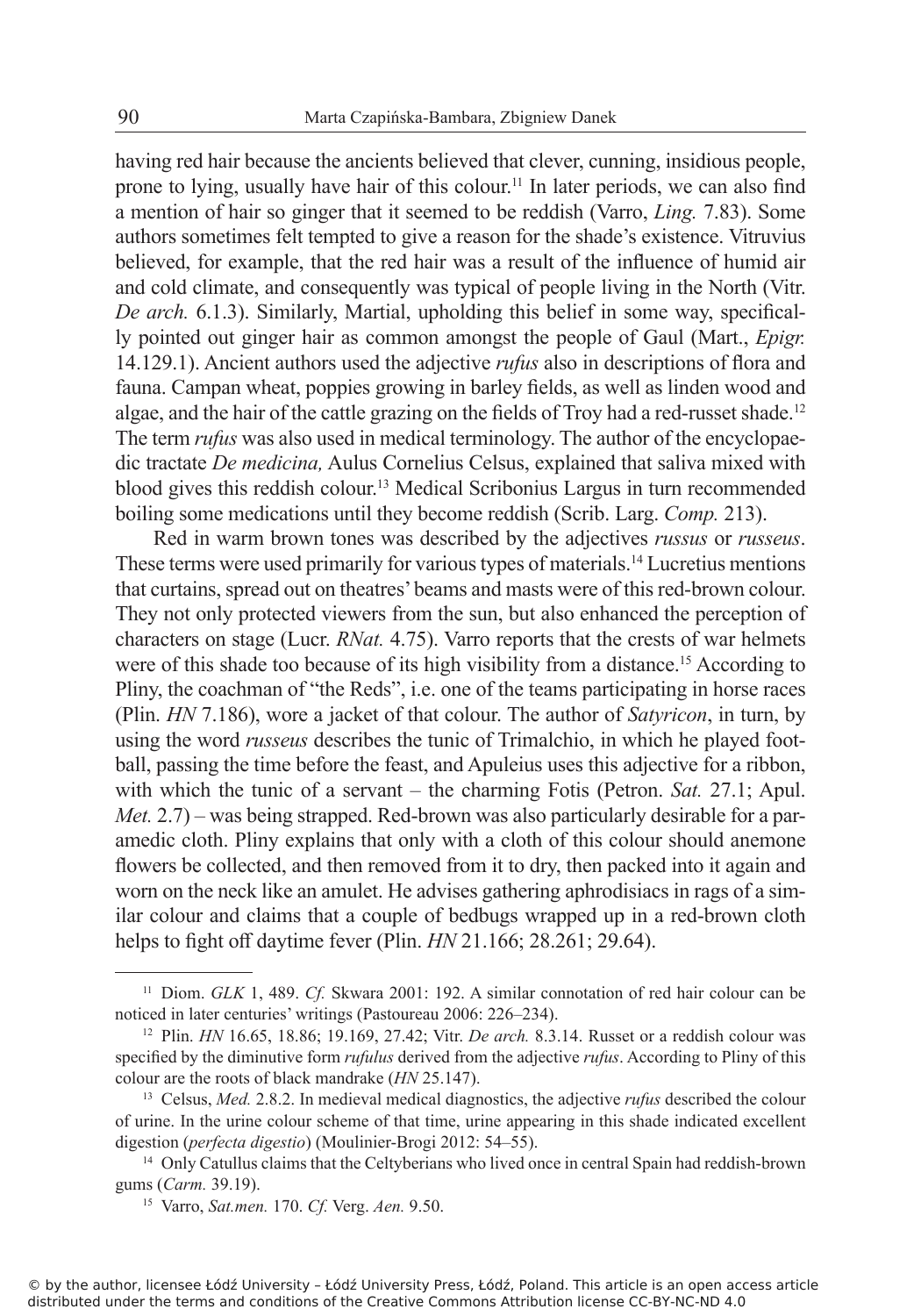To describe the colour red, the ancient authors also used participles, which later turned into adjectives – *rubicundus* and *rubidus*. The word *rubicundus* was mainly used to describe: red, ruddy, heavily tanned. In the Roman comedy of the archaic period, we find the word *rubicundus* in the description of the face of an extremely unattractive person (Plaut. *Pseud.* 1219; Ter. *Hec.* 440). In a similar context, Ovid later uses it while drawing a picture of a peasant woman from Umbria offering it as a negative and daunting example for women who want to clothe themselves and behave properly (Ov. *Ars am.* 3.303). The adjective *rubicundus*, like the aforementioned *ruber*, appears in the description of the god Priapus, as well as in texts about meteorological phenomena<sup>16</sup>. Moreover, it was used to describe some details of the world of plants and animals, like the colour of sandy soil suitable for cultivation, grain ready for harvest, ripening dogwood, and a colour of dull fur.<sup>17</sup> The term *rubicundus* can also be found in medicine-linked vocabulary. With this term, Celsus characterized the redness of the skin in those areas where later pustules or small ulcers may form, and Scribonius Largus – the redness and swelling accompanying gout (Celsus, *Med.* 5.28.16; Scrib. Larg. *Comp.* 158). In turn, the adjective *rubidus* was supposed to emphasize the degree of saturation with red. With its semantic help, Plautus recalls the image of deliciously browned bread and the colour of a long unused, almost rusted bottle, and Suetonius paints the face of Vitellius flushed from constant drunkenness.<sup>18</sup>

The sensitivity of the ancient Romans to different tones of red can be indicated by the adjectives, which are composed of the preposition *sub*, such as *subrubicundus, subruber* denoting a reddish or slightly red shade and *subrufus* – reddish-russet. We find this kind of addition mainly in medical, botanical and mineralogical vocabulary. Pliny reports that the herb similar to the wall germander (*teucrium chamaedrys*) has a slightly reddish (*subrubicundus*) stalk (Plin. *HN* 25.167). In this way, Celsus determines the colour of the blood stream coming out of the patient's wounds or the colour of the throat irritated by inflammation. According to Celsus, the tip of the ulcer is marked by a reddish shade (*subruber*), just after the removal of pus, and urine of this colour is a sign of a disease.<sup>19</sup> Vitruvius explains that cinnabar was extracted in the form of an iron-like ore, but redder in tone (*subrufus*) and covered with red dust, and after processing, became *minia* (Vitr. *De arch.* 7.8.1). According to Pliny's report, among all irises the best quality have those in reddish-russet shades, despite the fact that they cause sneezing when rubbed. In his opinion, some of the Indian stones had a similar colour to those irises.<sup>20</sup>

<sup>16</sup> Idem, *Fast.* 1.415, 6.319; Sen. *QNat.* 7.11.3; Luc. *Phars.* 10.274.

<sup>17</sup> Varro, *Rust.* 1.9.5; 2.8.6; Columella, *Rust.* 2.20.2; Hor. *Epist.* 1.16.8.

<sup>18</sup> Plaut., *Cas.* 310, *Stich.* 230; Suet. *Vit.* 17.2.

<sup>19</sup> Celsus, *Med.* 5.26.20; 5.28.4; 7.12.3; 5.28.8; 2.4.8.

<sup>&</sup>lt;sup>20</sup> Plin. *HN* 21.41; 37.170. The term *subrufus* can also be found in the archaic literature, namely in one of the comedies of Plautus, who characterized the slightly red hair of a boy from the East named Philocrates by using this term (*Capt.* 648).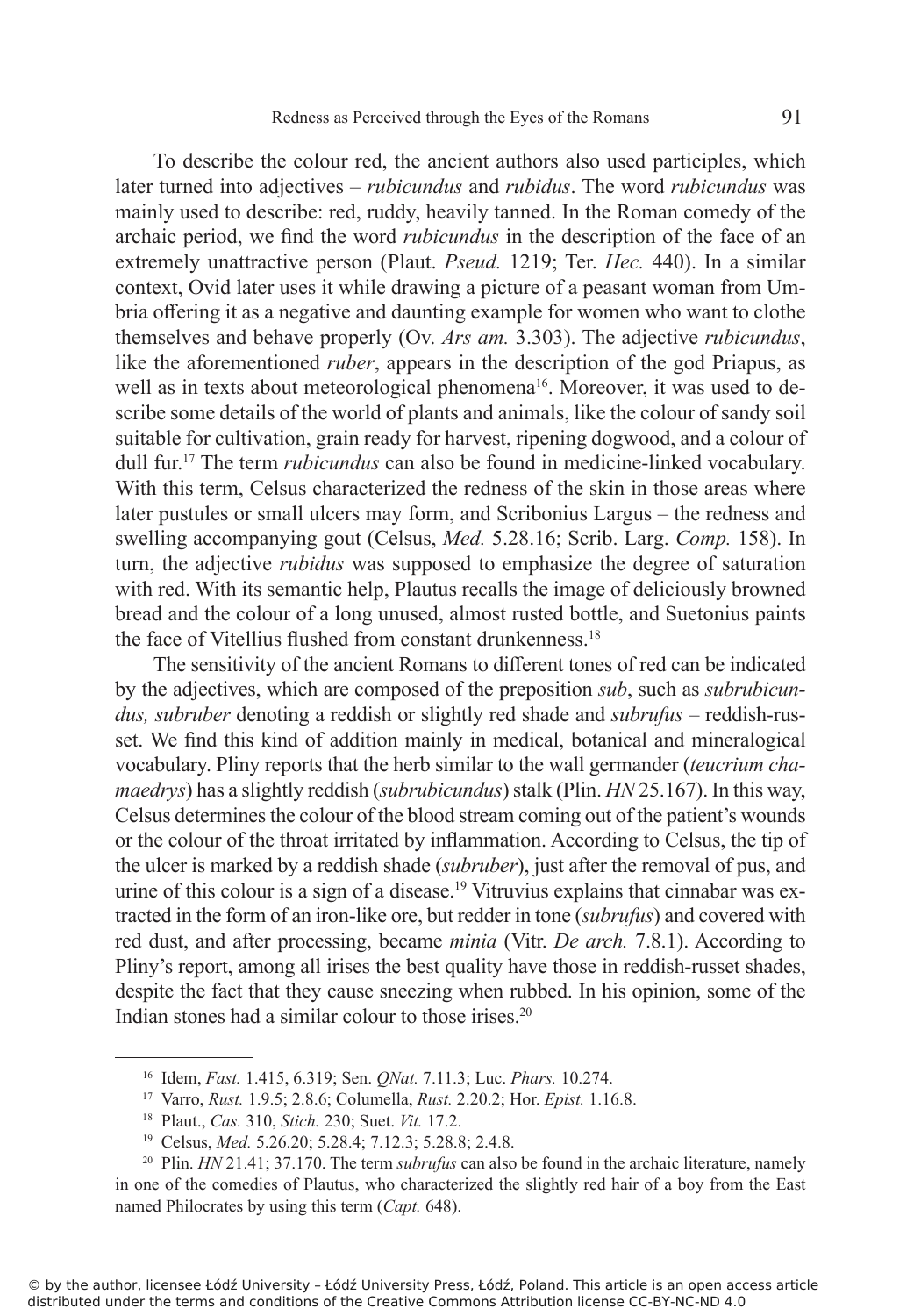The main participant in the discussion about colours cited by Gellius also mentions among the shades of red the colour referred to by the adjective *phoeniceus*, which is usually understood as the equivalent of purple, because purple dye-products were first obtained by Phoenicians and the rich Phoenician cities  $-$  Tyr and Sidon – that were the main centres of their production.<sup>21</sup> In Latin literature the adjective *phoeniceus* is found mainly in Pliny's descriptions of plants and animals. According to Pliny, the male species of a plant called *anagallis arvensis*, commonly known as scarlet pimpernel, can be distinguished by its purple flower. In his opinion, the head of a tragopan, commonly known as a horned pheasant, has this colour (Plin. *HN* 25.144; 10.136). Lucretius in turn calls Phoenician purple using the form *puniceus* (Lucr. *RNat.* 2.830). This is how the later authors poetically described Aurora's chariot or Aurora itself.<sup>22</sup> The colour of the blood or the shade of skin that was bloody was also called in this way.<sup>23</sup> They also used the attributive *puniceus* to denote a certain type of roses, crocuses, and some species of growing or already ripened berries.<sup>24</sup>

However, the adjective *purpureus* was the most popular term for purple in Latin literature. It can be found in many descriptions concerning the world of nature. Purple was attributed to some species of plums, pears and ripening grapes. Therefore, wine was also described sometimes by this colour.<sup>25</sup> Also certain types of flowers such as roses, violets and poppies were characterized as purple.26 Consequently, spring was poetically called in such a way too, due to the general colour impression given by flowers blooming at this time of year.<sup>27</sup> The attributive *purpureus* also appears in the descriptions of the colour of the sea or sea water. According to ancient authors, the water took this shade of red because of the rising sun reflected in it, the blood spilled in it, or the high salinity of water.<sup>28</sup>

<sup>&</sup>lt;sup>21</sup> *Cf.* Tib. *El.* 2.3.58. It should be emphasized that purple was the name of a dye, not of a specific colour, and therefore the term purple could refer to both reddish and bluish shades (Rzepińska 1983: 88–89; Phipps 2010: 7; Bradley 2009: 18). *Cf.* André 1949: 97.

<sup>22</sup> Such a description can be found in Vergil (*Aen.* 12.77: *puniceis invecta rotis Aurora*; *cf.* Val. Flacc. *Argon.* 7.539; Prop. *El.* 3.13.16). We will notice, moreover, that in the indicated place of the "Aeneid" – which is somehow pointed out by L. Pelletier-Michaud, who wrote: il évoque l'Aurore rougissant sur son char de pourpre punique (*puniceus, Aurora, rubere*) du jour où le sang (*sanguis*) mettra fin à la guerre (Pelletier-Michaud 2016: 261) – the use of colour symbolism is twofold: this intense red means on the one hand a bloody war struggle, but at the same time it means the end of these struggles announced by the appearance of Aurora on her purple chariot.

<sup>23</sup> Ov. *Met.* 13.887; Plaut. *Rud.* 1000, *Pseud.* 229.

<sup>24</sup> Hor. *Carm.* 4.10.4; Ov. *Fast.* 5.318; Lucr. *RNat.* 5.941; Prop. *El.* 3.13.28.

<sup>25</sup> Plin. *HN* 15.41; Ov. *Met.* 3.485; Prop. *El.* 3.17.17; Columella, *Rust.* 12.10.4.

<sup>26</sup> Hor. *Carm.* 3.15.15; *Plin*. HN 21.130. *Cf.* Prop. *El.* 1.20.38.

<sup>27</sup> Verg. *Ecl.* 9.40 (on Vergil's extraordinarily frequent use of the adjective *purpureus*: Segura Ramos 2006: 47–48); *cf.* Ov. *Ars am.* 3.687.

<sup>28</sup> Verg. *G.* 4.373; Cic. *Luc.* 105. Horace (Hor. *Carm.* 2.12.3) and Valerius Flakkus (Val. Flacc. *Argon.* 3.422) described the sea as purple emphasizing the origin of this colour as from the blood spilled in it (Prop. *El.* 2.26.5). According to Pliny, on the other hand, the impression of the purple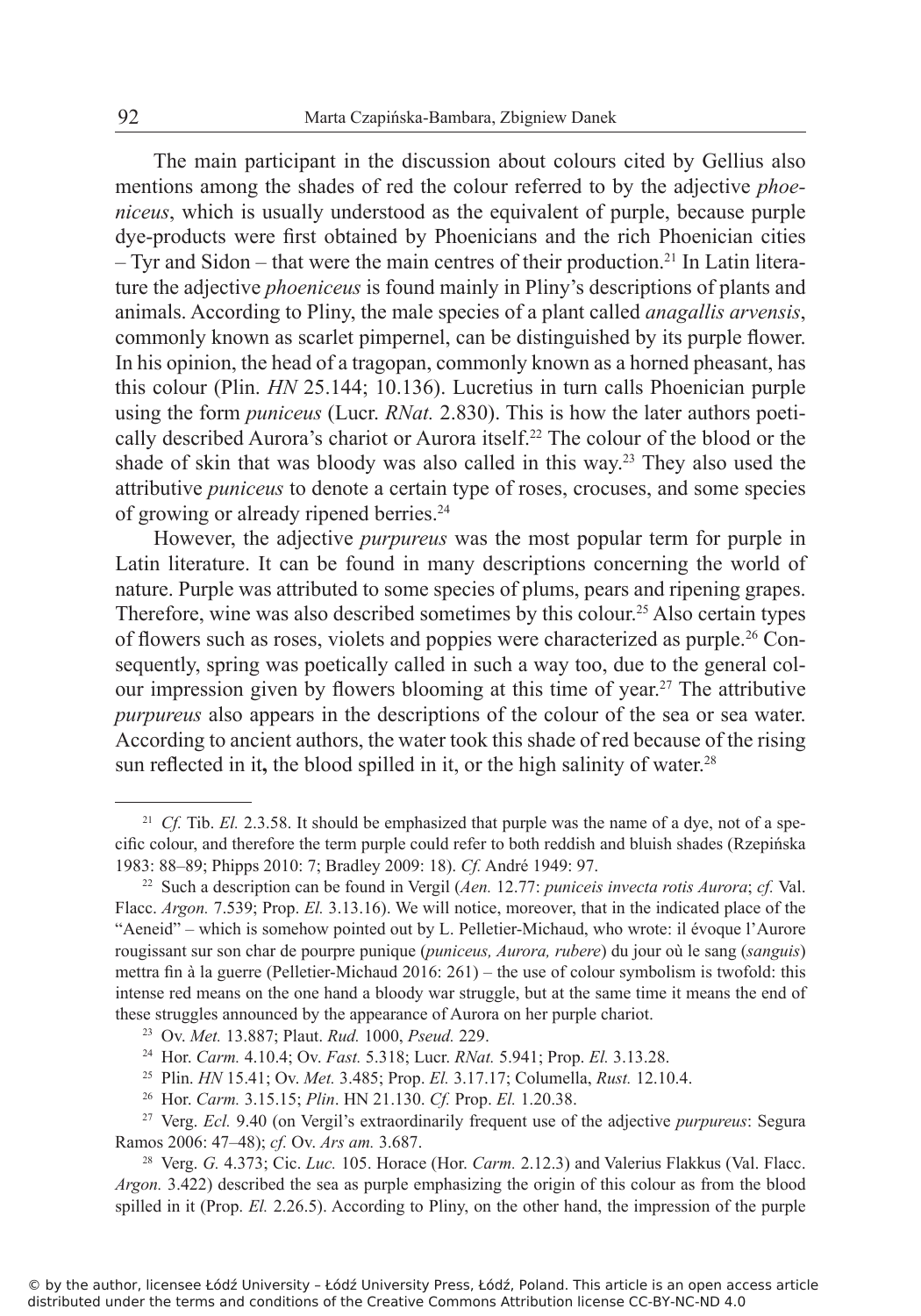Sometimes the adjective *purpureus* was used to describe the colour of blood and, consequently, bloody, and thus red or ruddy, cheeks.<sup>29</sup> So when, e.g. at the time of death, the face was getting pale, in the poetic description the blushes were losing their purple tinge.<sup>30</sup> For the same reason, the purple shade was associated with life. In Vergil's text, the dying Retus in his last minute "spat out a purple soul" (*purpuream vomit ille animam*)."<sup>31</sup> The radiance of youth or the amazing light, compared to Aurora, which was beaming from the faces of goddesses or gods was also poetically painted with words related to this colour.<sup>32</sup> The Romans used the term *purpureus* to emphasize the almost divine look, or even the divine origin, of the people with purple lips. Catullus describes in this way the colour of a girl's lips seen through the eyes of a boy who is in love with her, and Horace attributes this colour to the lips of Augustus (Catull. *Carm.* 45.12; Hor. *Carm.* 3.3.12).

Purple pigment was very expensive and, therefore, only the most influential and wealthy people could afford purple-dyed fabrics.<sup>33</sup> For this reason, just like gold, it became a symbol of power in Rome.<sup>34</sup> Purple clothes were worn by kings, senators, military leaders, dictators, emperors and probably also by the more empowered priests.<sup>35</sup> Senators and their sons, before they came of age, had the so-called *toga praetexta*. Its characteristic feature was a purple stripe 2 to 3 inches wide (5 to 8 cm), initially located along the bottom rounded edge of the toga, and later alongside the edge of a pocket. Senators and Roman equites (equestrian order members) wore woollen or cotton tunics underneath their purple togas and these were decorated with purple stripes too. To distinguish two social classes, the equestrian tunics had two stripes running from shoulder to waist, while the

shade in sea water could be brought on by the salt it contained. Pliny says that in some parts of the Earth, sea salt had different tones of red, e.g. it is red in Menfi, reddish in the vicinity of Oxo, and purple in Centuripa, as well as in the vicinity of Gela in Sicily (*HN* 31.86).

<sup>29</sup> Val. Flacc. *Argon.* 3.107; Ov. *Tr.* 4.2.6; Sen. *Agam.* 214; Stat. *Sliv.* 2.1.41, *Theb.* 2.231; 7.148. Other parts of the body were also described as bloodshot with the use of *purpureus* – such as the bloody eyes (*orbes purpurei*) of dying Admon (Val. Flacc. *Argon.* 3.179) and the neck of Damocles**,** living in eternal danger (*cervices purpureae*) (Pers. *Sat.* 3.41).

<sup>30</sup> Verg. *Aen.* 11.819. *Cf.* Edgeworth 1992: 287.

<sup>&</sup>lt;sup>31</sup> Verg. *Aen.* 9.349; more on the appropriate interpretation of this purple, which is difficult to combine with the generally accepted concepts of the human soul: Elliott 2008: 188–189.

<sup>32</sup> *Idem*, 1.591; Ov. *Met.* 3.184; Columella, *Rust.* 10.289.

<sup>&</sup>lt;sup>33</sup> The Tyrian purple was produced from molluscs of the genus *Murex*, which could yield a reddish purple as well as the deep bluish purple shades. Due to the fact that the purple colour obtained from molluscs was very expensive, it was replaced with a more easily available dye, obtained from some dye-producing insects. *Cf.* Phipps 2010: 6–10.

<sup>34</sup> Dupont 2006: 273; Elliott 2008: 176 (purple as a communicator of prestige); Liverani 2014: 20.

<sup>35</sup> Ov. *Met.* 7.103; 8.33, *Trist.* 4.2.48; Lucr. *RNat.* 2.52; Stat. *Silv.* 2.7.47; Mart. *Epigram.* 12.29.5; Caes. *BAfr.* 57.5; Cic. *Phil.* 2.85; Hor. *Carm.* 1.35.12; Juv. *Sat.* 4.31; Suet. *Calig.* 35.1. Residues of colour found on some ancient statues indicate that purple covered the entire toga. It is concluded that the purple vesture may have been reserved for priests or consuls (Liverani 2014: 22–24).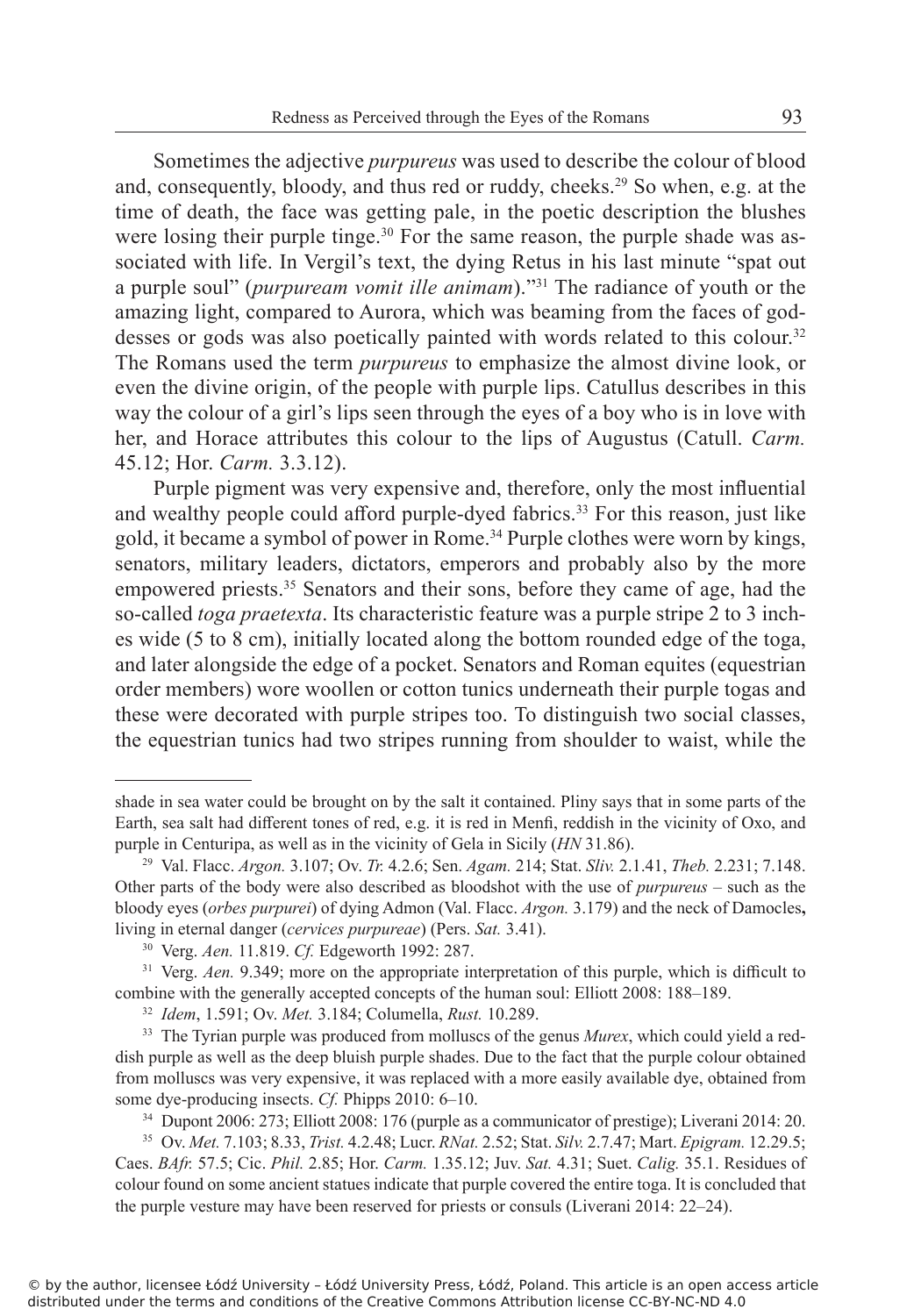senators' tunics had one wide stripe which ran through the middle.<sup>36</sup> According to Pliny, the sails of the Admiralty ship were also purple (Plin. *HN* 19.22). Purple was considered to have extraordinary properties. The king of Megara Nizus was said to have a purple lock of hair that guaranteed his own and the whole city's safety.<sup>37</sup>

Favorinus, in Gellius's text, suggests that that the poverty of the Latin language in terms of colour terminology forces the need to borrow names from nouns to which one wants to refer and if – for example – someone wants to specifically emphasize the similarity of the colour to blood (*sanguis*), because of the lack of other options, he is constrained to call it 'bloody' – *sanguineus*. Indeed, this was a common practice among the Latin writers. With this adjective they described the drops of blood as bloody tears, eyes bloodshot from rage, faces full of blood from agitation, bloody hands and bodies, swords, spears and armour dripping with blood, as well as bloody streams flowing from wounds; and, finally, river water which became red from the blood spilled in it.<sup>38</sup> The word *sanguineus* was used in both the exact and the figurative sense.<sup>39</sup> Poets mention the bloody attributes of war-related deities, such as Bellona's whip or the bloody trumpets that supported Mars.40 In addition, the attributive *sanguineus* can be seen in the descriptions of selected parts of some plants, not only well-known pigment plants. Vergil, for example, refers to this colour when mentioning elderberries (Verg. *Ecl.* 10, 27), and Pliny alludes to the root of the *Anchusa officinalis*, known as common bugloss or alkanet with which the wool gained a very deep shade of red (Plin. *HN* 22.48). This colour was also attributed to some unusual phenomena, such as bloody rain or comet tails, which the Romans called "crested" (*crinitas*) (Cic. *Div.* 2.60; Plin. *HN* 2.89).

In Latin literature we can also find definitions of certain shades of red (*miniatus, coccineus, cerasinus, rubeus*), which the speakers in Gellius's work do not mention. A bright, vivid red of mineral origin, found in mines in a natural state was called a *minium*. <sup>41</sup> Pliny uses the adjective miniatus to define a bright red collar around the neck of a green parrot from India, called "siptace" (Plin. *HN* 10.117).

<sup>&</sup>lt;sup>36</sup> The prestigious meaning of that purple which – in this interpretation – "distinguishes the senator from the knight" emphasizes Gage (Gage 1993: 25). Hunt in turn points to the legislative restrictions applied in Rome, which reserved purple gown borders for the senatorial state (Hunt 1996: 20). It is worth mentioning that, in general, to wear clothes of this colour was legally allowed only on some statutory days of the Roman calendar (Reinhold 1970: 45), and periodically there were even prohibitions on "the sale and use of the finest quality purple" (Elliott 2008: 183).

<sup>37</sup> Verg. *G.* 1.405; Stat. *Silv.* 3.4.84, *Theb.* 1.334; Tib. *El.* 1.4.63.

<sup>38</sup> Ov. *Met.* 1.143; 13.85; 14.408; Val. Flacc. *Argon.* 4.235. *Cf.* Verg. *Aen.* 4.643; 8.622; 12.67; Ov. *Rem. Am.* 153; Hor. *Carm.* 1.27.4; Stat. *Theb.* 2.460; 2.705; 3.170; 11.266; Liv. *AUC* 1.32.12.

<sup>&</sup>lt;sup>39</sup> On the symbolism of flowers of this colour as an attribute adopted in Roman funeral ceremonies: Thomas 1979: 311.

<sup>40</sup> Verg. *Aen.* 8.703; Luc. *Phars.* 7.568 (*cf*. Gryksa 2018: 45); Stat. *Theb.* 3.85.

<sup>41</sup> Today's equivalent of this name is "cinnabar" (Rzepińska 1983: 85).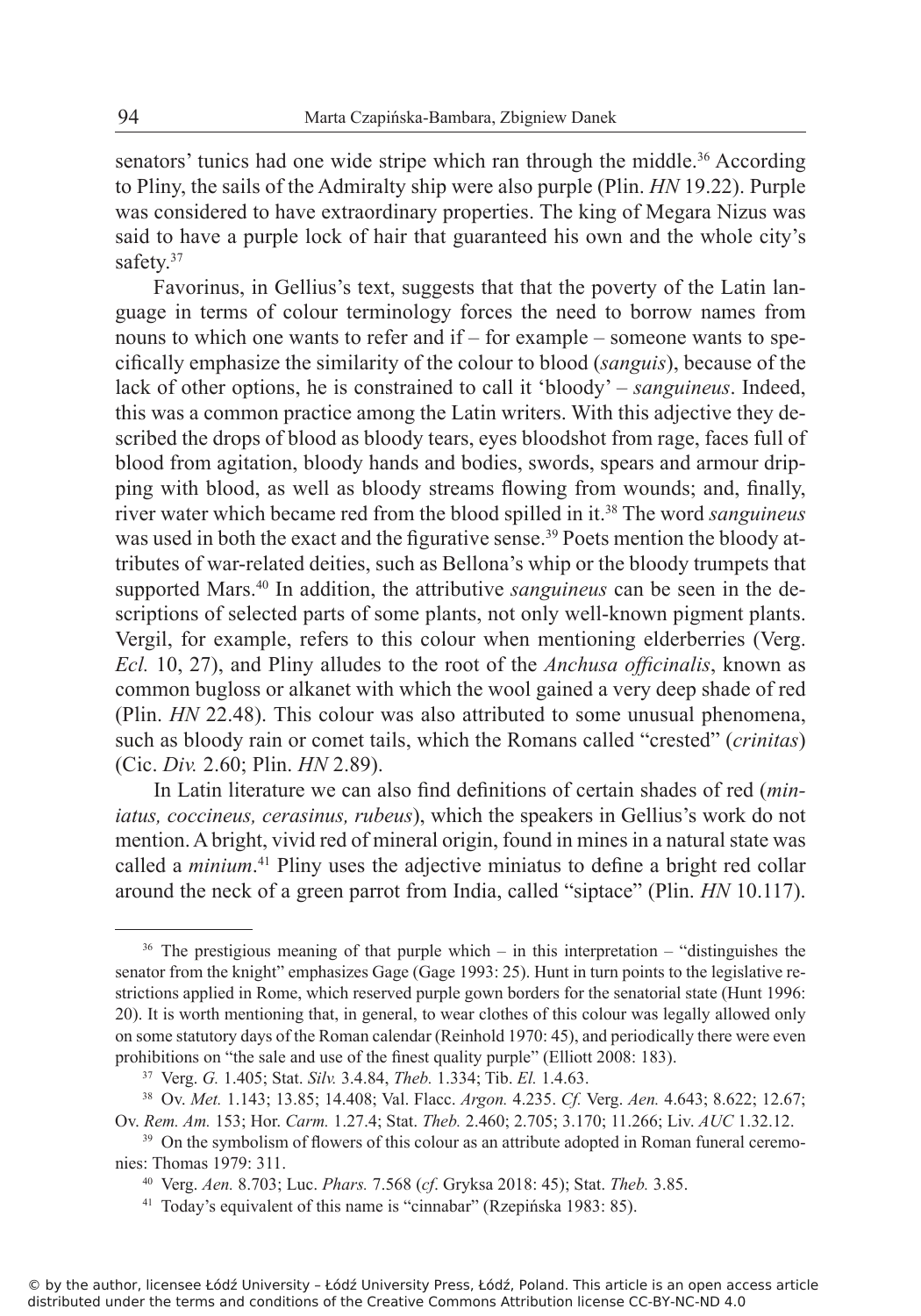Writing to Titus Pomponius Atticus, Cicero expresses his worries hoping that Atticus would not critically mark too many places in the newly emerging Cicero's work with his red raddle, i.e. a crayon with a pressed, cinnabar-coloured chalk, because he – that is to say Cicero himself – does not seem to be in the best writing form (Cic. *Att.* 15.14). Cicero also uses the attributive *miniatus* when comparing the colour of sauce, in which octopuses were served, to the cinnabar-coloured face of the Capitoline Jupiter.<sup>42</sup> The adjective *coccineus*, in turn, is used by the author of *Satyricon* as the equivalent of a dark red shade when he is describing the colour of the mantle that the host of Trimalchio's famous feast was wearing. With the same name, he describes the colour of the wool that filled the pillows in his home (Petron. *Sat.* 32.3; 38.5). According to Martial, this colour characterized the capes of competitors of one of the teams participating in chariot races.<sup>43</sup> However, the term *cerasinus* as a cherry red, can also be found in the works of the author of *Satyricon*. Cerise was the colour of the tunic of Fortunata, Trimalchio's wife, as well as their door attendant's belt (Petron. *Sat.* 28.8; 67.4). Furthermore, the great colour sensitivity and a kind of sophistication of the ancients can be indicated by the Latin term *rubeus* (blackberry) present in the description of the colouration of horned cattle coats and the plumage of chickens.<sup>44</sup>

Summarizing the whole of the observations presented above, it can be stated that Favorinus was not entirely right in accusing the ancient Romans of a lack of diversification in their colour terminology. In addition to the vocabulary mentioned by the participants of Gellius's dialogue, pointing to various shades of red such as reddish (*ruber vel rubens*), russet (*rufus*), brownish (*russus vel russeus*), slightly red (*rubidus vel rubicundus*) or purple (*poeniceus vel puniceus vel purpureus*), they used names describing light red (*subrubicundus*), bright red (*miniatus*), dark red (*coccineus*), as well as reddish-russet (*subruber*), cherry (*cerasinus*) and blackberry (*rubeus*) tones. Even if the mentioned terms of different shades of red do not indicate the Romans' creativity in the 'new word-formation' exercise – as Favorinus pointed out – their diversity remains nonetheless a testimony to the ancients' remarkable sensitivity to colour and its various, sometimes complex, shades.

The variety of the red colour terms used by the ancient Romans becomes also a testimony to the colour richness of the reality perceived, but also created, by their several centuries' long civilization effort. Even the occurrence of the word *ruber* can serve as an example, as it was the basic term for the colour red, making the natural world of fauna and flora colourful in Romans' minds and, at the same time, enlivening their everyday utensils and military equipment in a coloristic way, not to mention the human emotional states determining that kind

<sup>42</sup> Cic. *Fam.* 9.16. *Cf.* Plin. *HN* 33.7; 35.12.

<sup>43</sup> Mart. *Epigram.* 14.131. *Cf.* Plinius (*HN* 7.186), who defines the colour of the cape of "the Reds" by the adjective *russeus*.

<sup>44</sup> Varro, *Rust.* 2.5.8; Columella, *Rust.* 6.1.3. *Cf.* Hyg. *Fab.* 136.2; Columella, *Rust.* 8.2.8.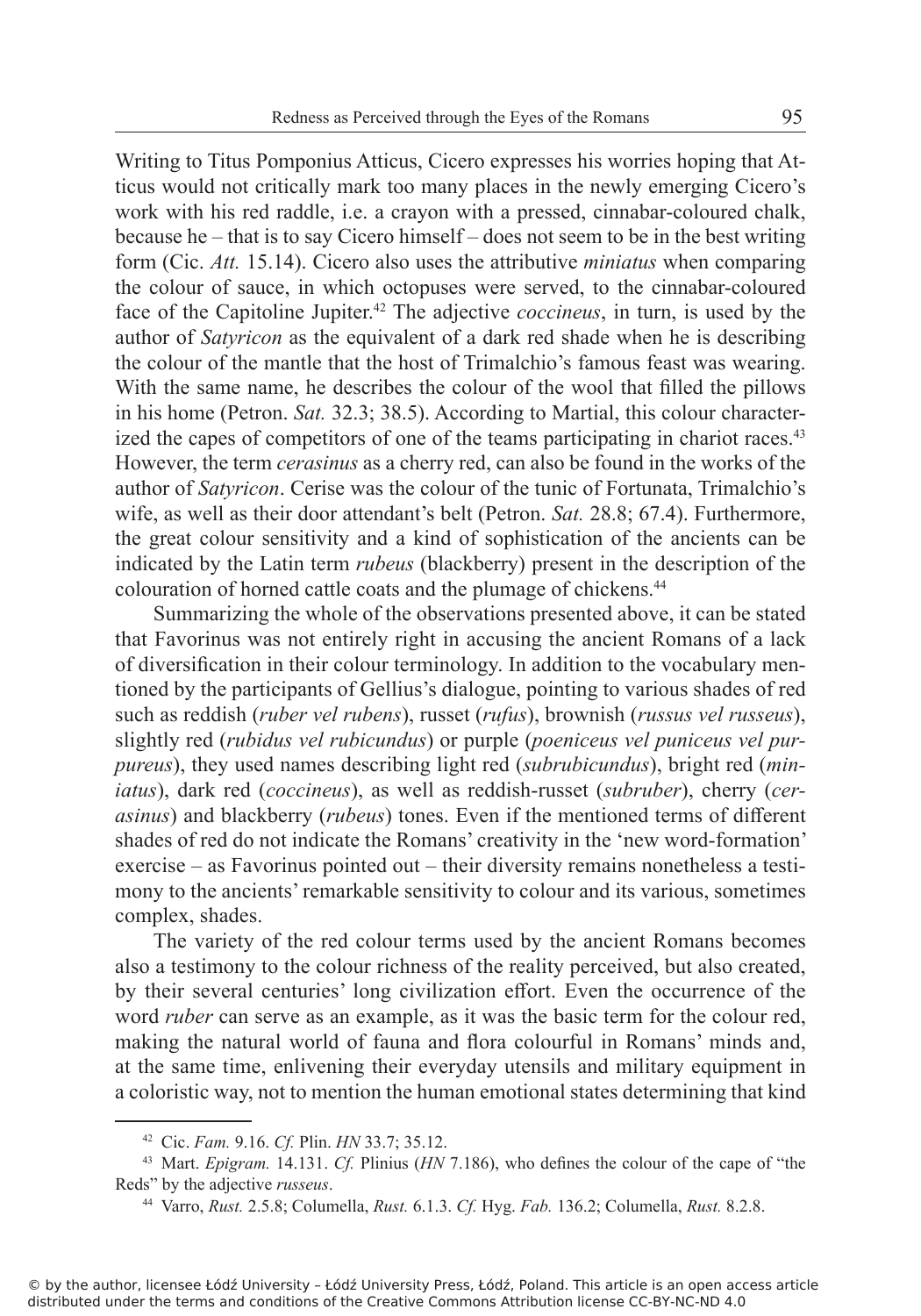of body colour. A similar example is offered by the broad range of usage of the adjective *purpureus*, which we find in the description of the fruit orchard, some types of wine, as well as in details of the floristic world, the human face animated with emotions, the splendour emanating from the robes of senators or even of the sea's colour, commonly perceived as blue, just as ships' sails usually considered to be white.<sup>45</sup>

If, in turn, the attention is turned rather towards the diachrony of the appearance of these red-related expressions, attested in literary testimonies of antiquity and the later ages, it would have to be sadly concluded that the fascinating ancient 'redful' reality was to a considerable extent transformed, under the influence of changes to mentality caused by the progressive dominance of Christian ideology, into a barren and colourless emptiness of ascetic, everyday life, now treated as the entrance hall to the posthumous life only. If we consider two representative, as can be assumed, writings of Tertullian<sup>46</sup> or *The City of God (De civitate Dei*) by Saint Augustine, we find that the red colour so intensely present in the "pagan" reality of ancient Rome becomes almost exclusively a sign of shame in those new realities. It is represented mainly by the verb *erubesco* (blush with shame), only sometimes by the term 'red' as such, with not many exceptions from this meaning.<sup>47</sup> For example, Tertullian writes about the red face of a daughter who felt shame because of "paternal madness", and about the unknown Filomela, whose loss of virginity causes the same psychological and physiological reaction.<sup>48</sup> That description, by analogy, brings to mind the phrase of Arnobius informing about the existence of the redness caused by some great wrongdoings.<sup>49</sup> It is worth mentioning one situation depicted by Augustine, that

<sup>45</sup> This purple red so intensely present in the Greco-Roman antiquity becomes even – as Reinhold states – "a symbol of the ancient world" (Reinhold 1970: 71).

<sup>46</sup> In this case, it will be the work *Ad nationes* and representing Tertullian's second period dissertation called *De carne Christi,* however, the material that would be worth considering may be much larger, to mention for example the *Apologeticum*, where red is represented only by the denoting shame verb *erubesco* (10 times) or the work *De patientia* (*erubesco* twice), *Adversus Valentinianos*  (once), to leave out a number of writings in which this colour is completely absent (*Ad martyres, Adversus Iudeos, Adversus Hermogenem*).

<sup>47</sup> Such an exception may be Tertullian's definition of blood as a "red-coloured liquid" (*De carne Christi* IX, 2): "quid est sanguis quam rubens humor", or the almost ascetic Augustine's arguments about fire, which "although the most beautiful in colour deprives of colour" whatever it could touch ("colore pulcherrimus decolorat") and by burning stones "although becoming red itself even more, makes the stones white" ("quamvis magis ille rubeat, illi albicent" – *Civ. Dei* XXI, 4, 2; own translation). For comparison, it can be added that the verb *erubesco* as a description of the physiological response caused by shame appears in *The City of God* as many as 44 times.

<sup>48</sup> Tert. *Ad nat.* II, 9, 22: "aut conscientia deformitatis aut rubore insaniae paternae"; *Ad nat.* I, 8, 4: "quam et ipsam prudentiores non linguae caede, sed rapti pudoris rubore mutam interpretantur"; *cf. De anima* V, 5: "pudorem et pauorem rubore atque pallore testetur"; *De carne Christi* VII, 7: "nemo temptat eo modo quo sciat posse se ruborem temptationis referre".

<sup>49</sup> Arnob. Sicc. *Adv. Nat.* VII, 33, 5: "factis et dictis turpibus, facinorum ingentium rubore" (we accept the "facinorum" version, which – as we believe – is clear from the context – the authors).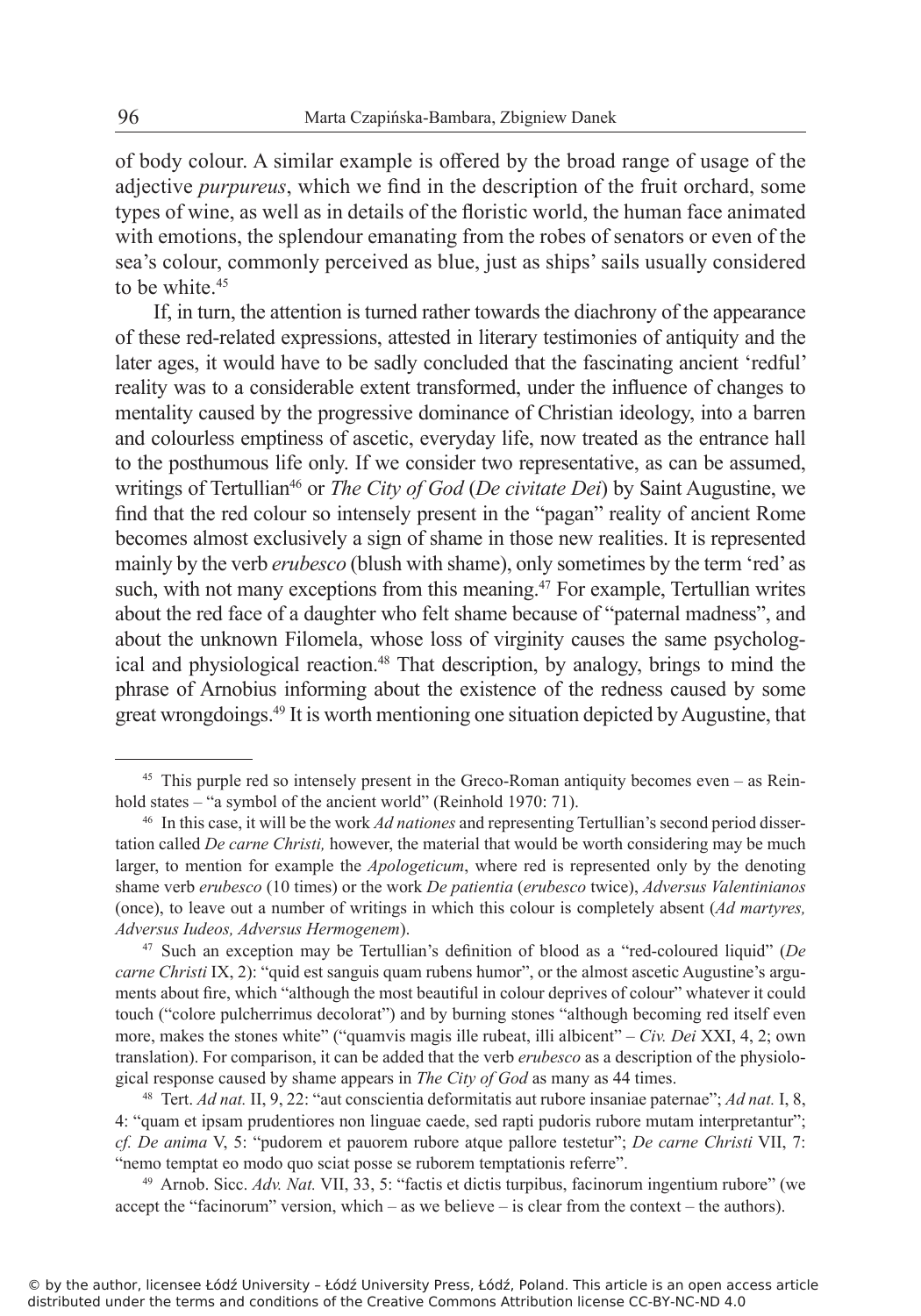becomes characteristic of the above statement: during some pagan ceremony, when a noble matron crowns the genitals of a man, her husband stands among the people watching this spectacle, sweaty and red on his face from the feeling of shame.<sup>50</sup>

It is worth adding that the expansion of the colour red, which was a characteristic feature in the peak period of the Roman civilization development in classical antiquity, although it finds its decrease in the realities of the emerging Christian culture, was in fact preceded by an era when its presence was marked only to a negligible degree. To reach such observations, it would be sufficient to study the basic literary "testimonia" of the Roman's archaic age, like the remains of the literary output of Cato the Elder or the quite large number of Plautus's surviving comedies. In Cato's works, the term red as such appears only once in relation to a moss that is characterized by this colour<sup>51</sup>, and indicates its presence several times by mentioning the type of soil, referred to as *rubrica* or *terra rubricosa* (Cat. *De agricult*. XXXIV, 2, 1; 2, 3, XXXV, 1, 4, CXV, 2, 2, CXXVIII, 1, 2). When it comes to Plautus, in his 15 preserved comedies – apart from the aforementioned terms describing red hair colour – red does not appear at all whereas in several plays it appears very rarely.<sup>52</sup> Therefore, one can make a statement that more or less intense red, nearly absent in both later and earlier realities, became a hallmark of the culture of ancient Rome in the years in which it reaches its civilizational apogee, of the culture that still speaks to us due to its expressiveness and dynamics.

## **Bibliography**

## **Editions of ancient Texts and Translations**

Apuleio. (1988). *Metamorfosi* (*L'asino d'oro*). A cura di M. Cavalli. Milano: Mondadori.

Arnobius. (1953). *Adversus nationes libri VII*. Ed. C. Marchesi. Aug. Taurinorum: Io. Bapt. Paraviae et Sociorum.

Augustinus Hipponensis, A. (1981). *De civitate Dei libri XXII*. Ed. B. Dombart et A. Kalb. Stutgardiae: B. G. Teubneri.

Carus Lucretius Titus. (1982). *De rerum natura libri sex*. Ed. J. Martin. Leipzig: Teubner.

Catulle. (2015). *Poésies*. Éd. et trad. par G. Lafaye. Paris: Les Belles Lettres.

Celsus, A.C. (1831). *On Medicine*. Vol. I‒II. Ed. A. Lee. London: Cox.

51 Cat. *De agricult*. VI, 2,5-7: "sin in loco crasso aut calido seueris, hostus nequam erit et ferundo arbor peribit et muscus ruber molestus erit".

<sup>52</sup> Plaut. *Capt.* 962: "At ego faciam ut pudeat, nam in ruborem te totum dabo"; *Pseud.* 1219: "magno capite, acutis oculis, ore rubicundo"; *Rud.* 314: "strenua facie rubicundum fortem"; *Stich.* 230: "robiginosam strigilem, ampullam rubidam".

<sup>50</sup> St. Aug. *Civ Dei* VII, 24, 2: "Iam quod in Liberi sacris honesta matrona pudenda virilia coronabat spectante multitudine, ubi rubens et sudans, si est ulla frons in hominibus, adstabat forsitan et maritus".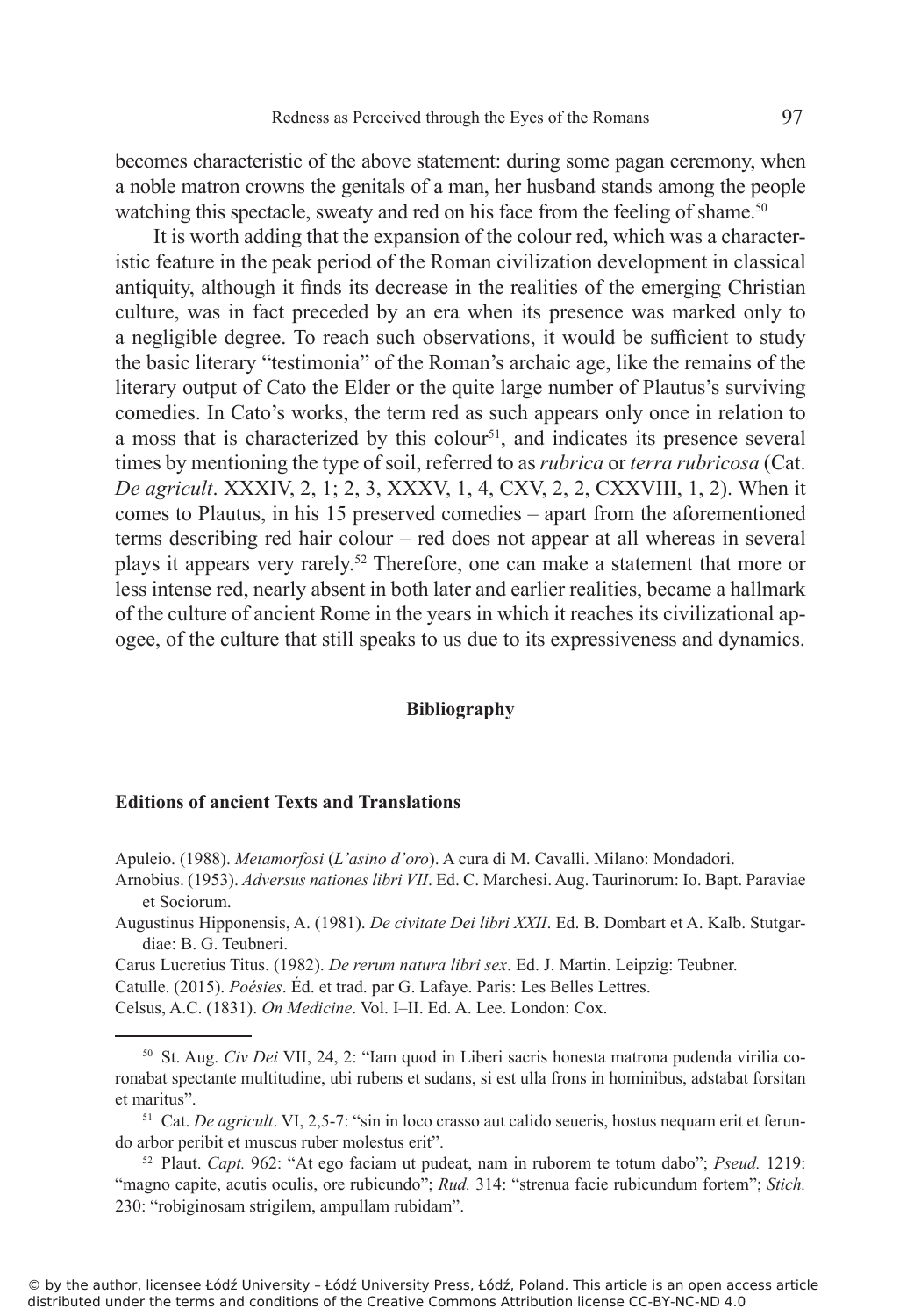- Cicero, M.T. (1922). *Orationes*. Clark, A.C. Oxford: Oxford University Press; Oxford Classical Texts.
- Cicero, M.T. (1933). *Cicero*. *De Natura Deorum.* Plasberg, O. Leipzig: Teubner.

Cicero, M.T. (1961). *Ciceronis Epistulae*. Vol. II. Rec. D.R. Shackleton Bailey. Oxford: Oxford University Press. Oxford Classical Texts.

- Cicero, M.T. (1978). *Lucullus*. In: A. Russo (ed.) *Scettici antichi.* Torino: UTET.
- Cicero, M.T. (1987). *Scripta quae manserunt omnia. De Divinatione, De Fato, Timaeus*. Plasberg, O., Ax, W. Leipzig: Teubner. https://doi.org/10.1515/9783110952544
- Cicéron, M.T. (2002). *Correspondance*. T. VII. Éd. et trad. par J. Beaujeu. Paris: Les Belles Lettres.
- Columella, L.I.M. (1794). *De re rustica lib. XII Et Librum De Arboribus*. Ed. J.G. Schneider. Lipsiae: Fritsch.
- Columelle. (2002). *De l'agriculture*. L. X. Éd. et trad. par E. de Saint-Denis. Paris: Les Belles Lettres.
- Columelle. (2002). *De l'agriculture*. L. XII. Éd. et trad. par J. André. Paris: Les Belles Lettres.
- Diomedes. (1857–1870). *Ars Grammatica*. In: H. Keil (ed.) *Grammatici Latini.* Lipsiae: Teubner.
- Flaccus, Q.H. (1970). *Q. Horatii Flacci Opera*. Ed. F. Klinger. Leipzig: Teubner.
- Flaccus, V. (1970). *Valeri Flacci Argonauticon*. Rec. E. Courtney. Leipzig: Teubner.
- Gellio Aulo. (2017). *Le notti attiche*. T. I–II. A cura di G. Bernardi-Perini. Torino: UTET.
- Hygin. (2012). *Fables*. Éd. et trad. par J.-Y. Boriaud. Paris: Les Belles Lettres.
- Iuvenalis, D.I., Persius, A.F*.* (2004). *Juvenal and Persius.* Ed. S.M. Braund. London: Harvard University Press.
- Largus Scribonius. (1529). *De compositione medicamentorum liber*. Ed. J. Winter, J. Ruel. Basilea: Cratandrus.
- Lucain. (1836). *La guerre civile* (La Pharsale). T. II (l. VI–X). Éd par C.L.F. Panckoucke. Paris: Les Belles Lettres.
- Martial. (1993). *Epigrams*. Vol. I. Transl. R. Shackleton, D. Bailey. Cambridge: Harvard University Press. Loeb Classical Library.
- Martial. (1993). *Epigrammes II*. Éd et trad. par H. J. Izaac. Paris: Les Belles Lettres.
- Ovide. (1960). *L'Art d'aimer*. Trad. par H. Bornecque. Paris: Les Belles Lettres.
- Ovide. (1961). *Les Remèdes à l'amour, Les produits de beauté pour le visage de la femme*. Trad. par H. Bornecque. Paris: Les Belles Lettres.
- Ovide. (1968). *Tristes*. Trad. par J. André. Paris: Les Belles Lettres.
- Ovide. (1992–1993). *Les Fastes*. T. 1–2. Trad. et com. par R. Schilling. Paris: Les Belles Lettres.
- Ovidius, P.N. (1985). *Metamorphoses*. Ed. W. S. Anderson. Leipzig: Teubner.
- Pétrone. (2001). *Satiricon.* Éd et trad. par O. Sers. Paris: Les Belles Lettres.
- Plaute. (1932). *Comédies*. T. I. Éd et trad. par A. Ernout. Paris: Les Belles Lettres.
- Plaute. (2002). *Comédies*. T. II, VI. Éd et trad. par A. Ernout. Paris: Les Belles Lettres.
- Plinio il Vecchio (Gaio Plinio Secondo). (1982–1988). *Storia Naturale*. Vol. 1–5. A cura di G.B. Conte. Torino: Einaudi.
- Properce. (1961). *Les Élégies.* Trad. par D. Paganelli. Paris: Les Belles Lettres.
- Pseudo-César. (1997). *Guerre d'Afrique*. Éd. et trad. par A. Bouvet. Paris: Les Belles Lettres.
- Sénèque. (1912). *Questions naturelles*. T. II (l. IV–VII). Trad. par P. Oltramare. Paris: Les Belles Lettres.
- Sénèque. (2013). *Tragédies*. T. II. Éd. et trad. par F.-R. Chaumartin. Paris: Les Belles Lettres.
- Stace. (2003). *Silves*. T. I–II. Éd. par F. Frère. Paris: Les Belles Lettres.
- Stace. (2003). *Thébaïde*. T. I–III. Éd. et trad. par R. Lesueur. Paris: Les Belles Lettres.
- Suétone. (1931). *Vie des douze Césars*. T. II. Éd. et trad. par H. Ailloud. Paris: Les Belles Lettres.
- Suétone. (2011). *Vie des douze Césars*. T. III. Éd. et trad. par H. Ailloud. Paris: Les Belles Lettres.

Tacite. (2002). *Histoires*. T. II: l. II–III. Éd. et trad. par J. Hellegouarc'h. Paris: Les Belles Lettres.

Tacite. (2013). *Annales*. T. I: l. I–III. Éd et trad. par P. Wuilleumier. Paris: Les Belles Lettres.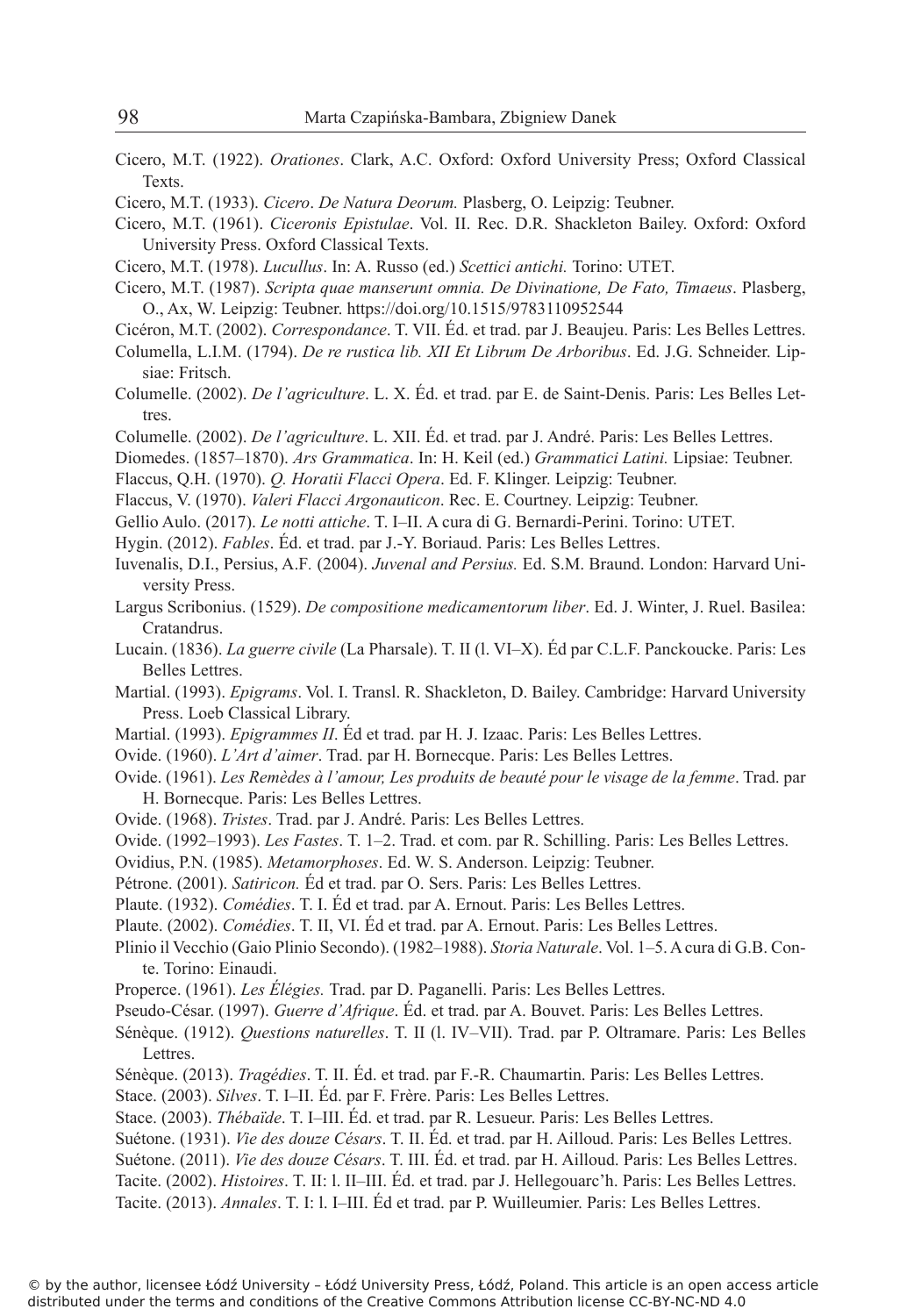Térence. (2002). *Comédies*. T. II–III. Éd. et trad. par J. Marouzeau. Paris: Les Belles Lettres.

- Tertullien. (1942). *Quinti Septimi Tertuliani opera*. Ed. E. Kroymann. Lipsiae: AkademischeVerlagsgesellschaft.
- Tibulle. (2002). *Élégies*. Éd. et trad. par M. Ponchont. Paris: Les Belles Lettres.
- Tite-Live. (2002). *Histoire romaine*. T. XXI: l. XXXI. Éd et trad. par A. Hus. Paris: Les Belles Lettres.
- Tite-Live. (2002). *Histoire romaine*. T. XXVI: l. XXXVI. Éd et trad. par A. Manuélian. Paris: Les Belles Lettres.

Tite-Live. (2003). *Histoire romaine*. T. II: l. II. Éd par J. Bayet. Paris: Les Belles Lettres.

- Tite-Live. (2012). *Histoire romaine*. T. I: l. I. Éd par J. Bayet. Paris: Les Belles Lettres.
- Varro. (1938). *On the Latin Language*. Vol. I: b. 5–7. Transl. by R.G. Kent. Cambridge: MA: Harvard University Press.
- Varro, M.T. (1985). *Saturarum menippearum fragmenta*. Ed. R. Astbury. Leipzig: Teubner.

Varron. (1997–2002). Économie rurale. L. II–III. Trad. par Ch. Guiraud. Paris: Les Belles Lettres.

- Varron. (2002). Économie rurale. L. I. Trad. par J. Heurgon. Paris: Les Belles Lettres.
- Virgile. (2009). *Géorgiques*. Trad. par E. de Saint-Denis. Paris: Les Belles Lettres.
- Virgile. (2014). *Bucoliques*. Éd. par E. de Saint-Denis. Paris: Les Belles Lettres.

Virgile. (2015). *L'Énéide/Aeneis*. Trad. par O. Sers. Paris: Les Belles Lettres.

Vitruve. (2015). *De l'architecture*. Éd. par P. Gros. Paris: Les Belles Lettres.

#### **Secondary Literature**

- André, J. (1949). *Étude sur les Termes de Couleur dans la langue Latine*. Paris: Librairie C. Klincksieck.
- Bond, S.E. (2017). "Why We Need to Start Seeing the Classical World in Color". *Hyperallergic,*  [online]. https://hyperallergic.com/383776/why-we-need-to-start-seeing-the-classical-worldin-color/ (date of access 26 July 2020).

Bradley, M. (2009). *Colour and Meaning in Ancient Rome*. Cambridge: Cambridge University Press.

- Brinkmann, V. et al. (eds.) (2017). *Gods in Color: Polychromy in the Ancient World*. New York: Prestel.
- Clarke, J.R. (1998). *Imagery of Colour and Shining in Catullus, Propertius and Horace*. Adelaide: University of Adelaide.
- Dupont, F. (2006). *La vita quotidiana nella Roma repubblicana*. Roma–Bari: Laterza.
- Edgeworth, R.J. (1979). "Does 'purpureus' mean 'bright'?". *Glotta* 57. 281–291.
- Elliott, Ch. (2008). "Purple Pasts: Color Codification in the Ancient World". *Law & Social Inquiry* 33/1. 173–194. https://doi.org/10.1111/j.1747-4469.2008.00097.x
- Étienne, R. et F. (1990). *La Grèce antique: archèologie d'une dècouverte*. Paris: Gallimard.
- Gage, J. (1993). *Color and Culture: Practice and Meaning from Antiquity to Abstraction*. Berkeley: University of California Press.
- Götter, B. (2003). *Die Farbigkeit antiker Skulptur.* Munich: Glyptothek.
- Gryksa, E. (2018). *Color armorum w literaturze rzymskiej*. In: A. Kucz, P. Matusiak (eds.). *Lingua coloris* (T. 4. *Szkice o antyku*). Katowice: Wydawnictwo Uniwersytetu Śląskiego. 39–48.
- Hunt, A. (1996). *Governance of the Consuming Passions: A History of Sumptuary Law*. New York: St. Martin's Press. https://doi.org/10.1057/9780333984390
- Liverani, P., Santamaria, U. (eds.) (2014). *Diversamente bianco. La policromia della scultura romana*. Roma: Quasar.
- Moulinier-Brogi, L. (2012). *Uroscopie au Moyen-Age. Lire dans un verre la nature de l'homme*. Paris: Champion.